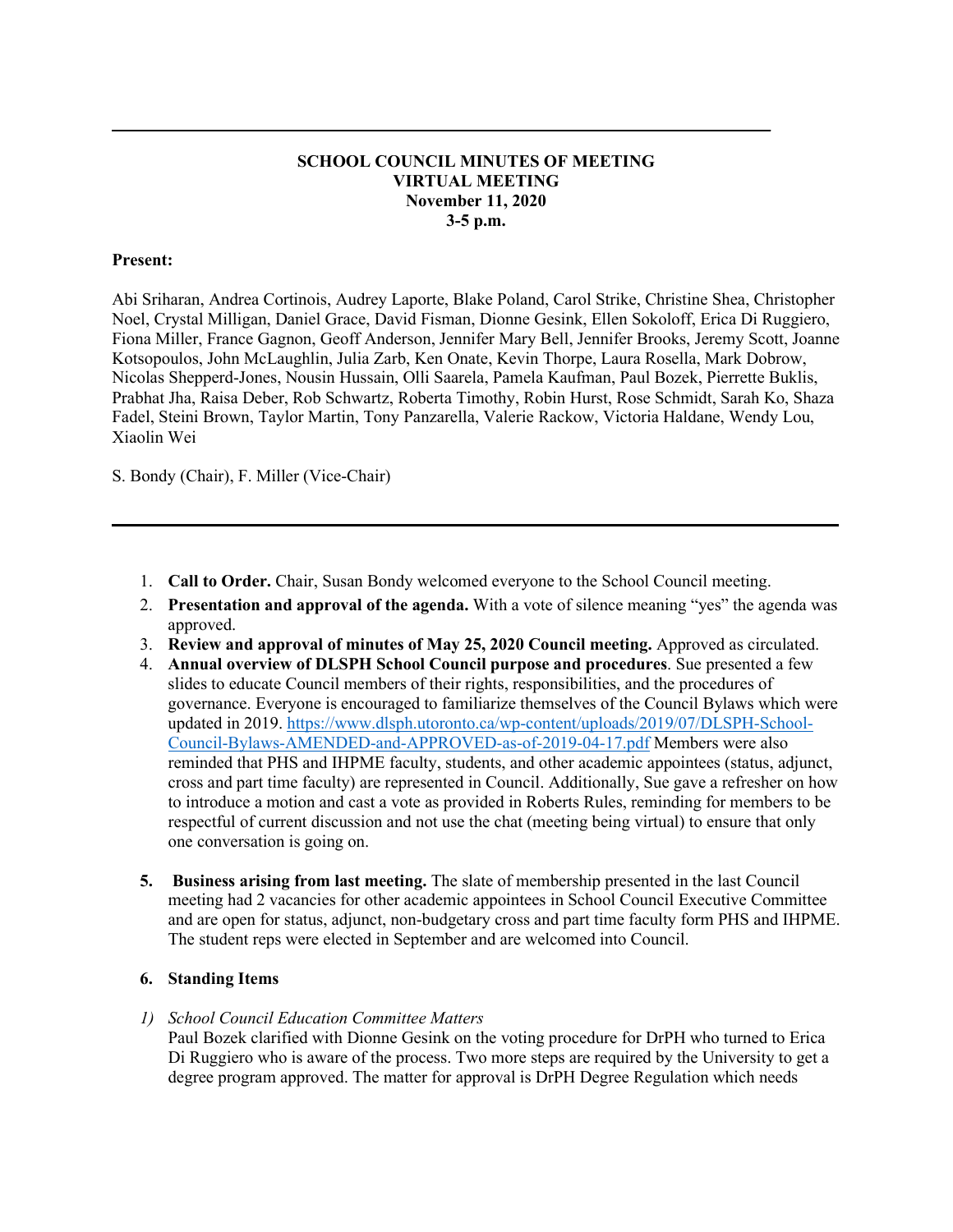approval by Council as recommended by Education Committee before it goes to SGS and then VPAP.

Erica introduced the motion to discuss the degree regulation, seconded by Laura Rosella. Motion approved.

Erica mentioned that there are no changes to the proposal and that it outlines the background and the process of approval, course requirement, length of program and other essential items.

The matter was put to a vote. Majority voted "aye". Item passed.

Paul mentioned the minor modifications that were approved by Education Committee on behalf of Council. *See Appendix 1*

There were no questions or discussion arising. Report was completed.

## *2) CAO Update: Robin Hurst*

Robin reported that they have been working with central (Scott Mabury's Office) as a project planning about potential renovation on the 6/7 floors. Steini will elaborate on the report that came out of that committee in the Dean's update.

Academic Budget Review- the Business Managers Pierre Lee (PHS) and Ken Onate (IHPME) assisted Robin in financial preparing for the ABR. Robin reports the meeting with the Provost and her team was good. Robin wanted to commend both business managers for their work, with tight deadlines. Steini will also speak to the item.

Gen Assessment Tool GAT. This is an assessment tool that has been developed by the University that each division completes, a living document which will evolve. Robin mentioned Paul Bozek and Victoria Arrandale with whom she worked closely and were great support in providing expertise and advice. The GAT is supposed to be an assessment tool that will allow us to apply what they call *COVID 19 exposure, reducing control strategies and precautions* in our operations. Some key areas are looking at scheduling workflow, task assignments, physical environment, physical distancing, hand hygiene cleaning and disinfection, communication, and self screening. Self screening is the latest adaptation to the GAT which speaks to the UCHECK-Anyone who is needing to come onto campus, you should go online and complete the UCHECK questions. At the end of that one either gets a green check mark which clears you to go to campus. A red check mark means you cannot come to campus and must therefore self-isolate.

When approved, this will be an easy guiding framework with some visuals to understand how we are navigating through the building, what the requirements are, what we have in place, the various signage etc.

With GAT being approved will lead to the ability for the research restart plan led by France and the teaching restart led by Dionne.

*3) Dean Update: Steini Brown*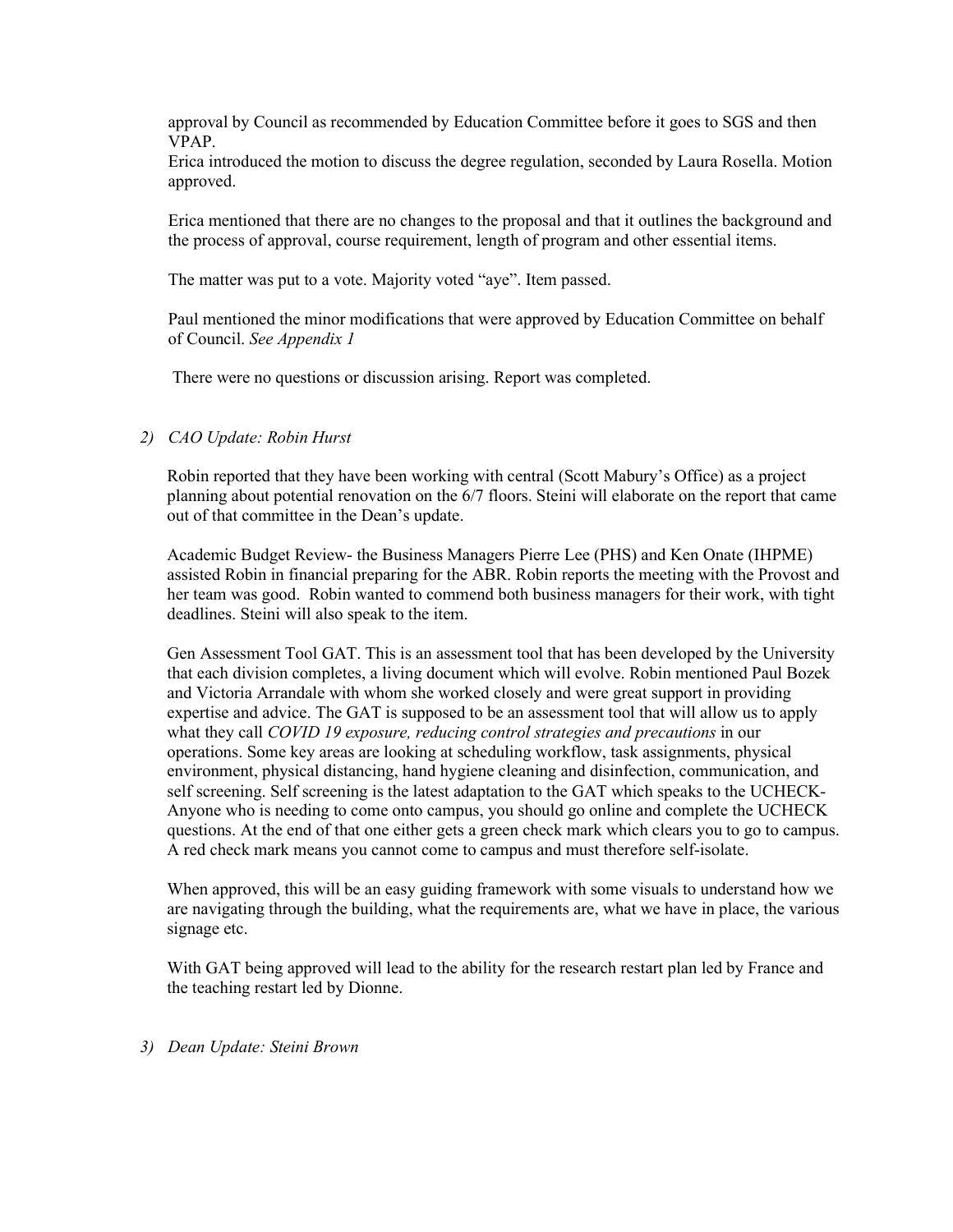Steini acknowledged Paul Bozek and Victoria Arrandale for their expert advice on the GAT. We are looking at ventilation standards currently and make sure it is up to standard and safe for a return when it is safe to do so.

**Renovation on 6/7 floors.** The space planning committee, made up of faculty, staff and students and representatives from Real Estate Partnerships, looked at how to create shared spaces based on good principles, innovative designs and to accommodate growth; a good plan where the university administration offered to split the cost at 50%.

Steini is holding off for three reasons: everyone is working very hard right now while there is a public health crisis. Last thing we want to do is start a renovation project. Second, we wanted to look at renovation because rental prices are high. With everyone working from home things are going to change in the real estate side of things. Third, we do not know what post-pandemic guidelines will be regarding office spaces/sharing.

Steini also responded to a question by Geoff Anderson- there will be no renovations on the 4<sup>th</sup> floor. Steini also encouraged folks to send him thoughts/feedback.

**Academic Budget Review (ABR)**- Steini mentioned that the School is now in a better place when previously it was in a structural deficit in 2017. Hard decisions had to be made, accounting errors were identified and corrected. Some enrolment growth was attained but we must continue hitting our targets.

Great success in Advancement and Research. Steini noted he is pleased.

The School was behind in 2016 in research productivity but is now number 4 in tri-council grants, behind only A & S, Medicine and Engineering, all multi-department faculties. DLSPH is the number one single-department faculty in this area. DLSPH is also ahead of UTM and UTSC- an item Steini is pleased to talk about with the Provost.

Students are exceptional. Programs continue to develop, and new programs are emerging. DLSPH is the first in Canada to have a DrPH degree program, thanks to Erica Di Ruggiero and to everyone involved in the program.

We need improvement in administrative costs and student-faculty ratio.

Finances are good that the planned hiring for this year is continuing and protected.

We have almost nothing on licensing and patents. We need to look into this.

We have money for additional hires in strategic areas to realize academic plan.

**Inst of Pandemics**- The School received a generous gift this year from the Vohra-Miller Foundation we got a very generous gift. Steini mentioned that they are also about to make another significant pledge to the school to support work around maternal health.

While the Institute of Pandemics and pandemics were not mentioned in the academic plan, the interdisciplinary research theme on preventable disease talks about outbreaks in preventable disease, which would fit into the Institute. The gift is to support interdisciplinary research (forecasting, analyzing work) which some of our faculty are prominently featured in scholarly journals.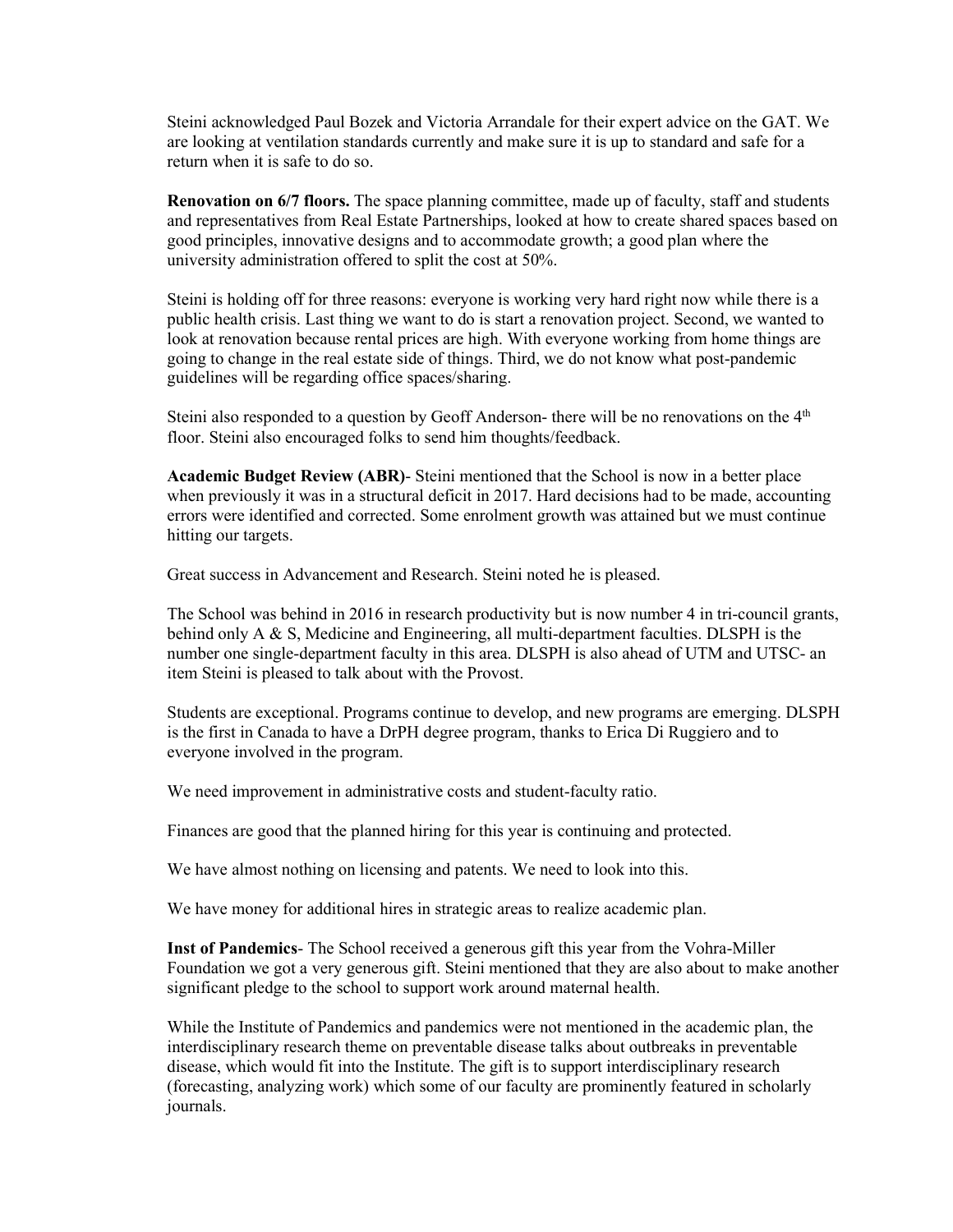Steini is the institute's interim director but an open competition to hire an endowed chair will also take place. Steini is hoping to raise money for this.

Steini mentioned Arjumand with thanks for leading the lecture on issues of equity scheduled in Nov 2020.

**EDIL**- Job description for the director of the Equity, Diversity Inclusion office is just finished after working with the unions to make sure the job is classified and is at the level it deserves.

**Black Health Lead-** The position for the black health lead has already been posted.

**Outreach & Access (O&A)-** we are doing well on our outreach program. We had our first two students start at U of T. Looking to expand with third high school. Thanks to the faculty who volunteered. Steini invited others to participate in the outreach program which sets up the School for success.

Other activities through the O&A that support Equity, Diversity Inclusion are talked about in our, our newsletters and communications**.** Steini expressed thanks to Arjumand Siddiqi who is leading the Black Postdoctoral Fellowship.

There were no questions or comments following Steini's updates.

#### *4) ADR updates: France Gagnon*

- 1) Office of Research is continuing to work with faculty, and everyone has been very busy working on grants and submitting grants.
- 2) Recruitment of a new Research Officer
- *5) ADAA Updates: Dionne Gesink*

Dionne mentioned that they have been talking with Anti-racism and Cultural Diversity Office to hold an Unconscious Bias Training as well as Micro-aggression education in December and January for faculty, students, and staff. Participation is encouraged.

There were no questions on the above.

#### Dionne next presented on

1) DLSPH Relationships Transparency (COI) Guidelines which emerged from the Healthcare Transparency Act. Since no regulation has been issued, this set of guidelines was developed and has gone through some revisions with feedback and input from faculty. Dionne reminded that the University has a (limited) policy on COI which this guideline cannot exceed.

Highlights taken from the guidelines:

*The goal of this guidance document is to assist Faculty and Staff in protecting and preserving public trust in the integrity, reputation, and accomplishments of their work, as well as the work of DLSPH and the University as a whole.*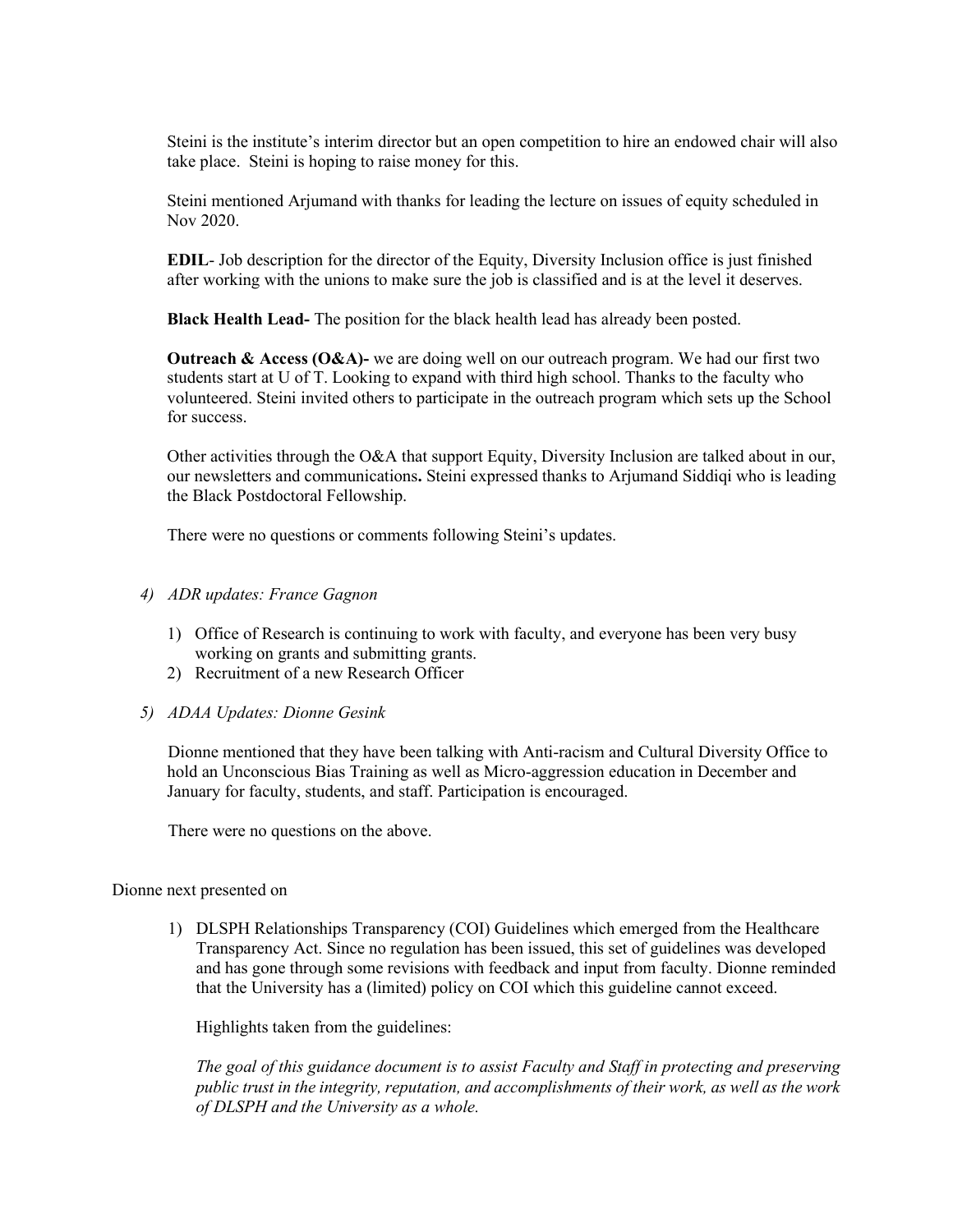*An additional goal is to ensure DLSPH operates in a manner consistent with the intent and spirit of Ontario's proposed Health Sector Payment Transparency Act, 2017.*

*The guideline defines conflicts of interest in the DLPSH context, when and how to report, guidance on managing relationships with external parties, and an appendix of examples of conflicts of interest in public health.*

A robust discussion on what to report followed immediately. Dionne went through sections of the guidelines and to highlight examples i.e. financial situations in ICES. Inclusion of such examples was also part of the feedback received.

Some key points discussed: The guideline is about being transparent about relationships and provides some guidance around reporting conflicts of interest and the responsibility to report the annual paid activity. The paid activity report does not ask how much money a faculty is earning and that ask is not being added. Forms designed by the University cannot be modified.

This is to ensure that that there's transparency around where faculty have relationships, provide support for faculty on how to navigate those relationships. It was hinted that adjunct faculty may need support as they do not have the structural organizational support that status-only faculty have.

Input from Robin and Sue: Robin added that the template letters from the Vice-Provost office for all full-time, part-time, status-only and adjunct appointees maintain a set of links to important policies that will govern any teaching or research. All faculty, regardless of their appointment type, are directed to the U of T Conflict of Interest Policy and are required to adhere to the University Policy in all their dealings with the University. It talks about the code of behavior on academic matters, as well as the policy on conflict-of-interest academic standards. Reporting on conflict of interest in terms of external paid and unpaid work is reported annually by paid faculty. Status faculty will make such reports to their home organization instead. Status only faculty and part time faculty are not required to complete the same annual external activity reporting as required by the university of full-time faculty.

Discussion on relating with tobacco representatives followed a question from Prabhat Jha.

There being no more discussion a motion was put forward by Dionne as member of Council, seconded by Erica/France to put the matter to a vote.

No objections were received through the virtual poll. Item passed.

2) Guidelines on student evaluations (introduced for information and discussion, to be voted into

divisional policy at the subsequent DLSPH School Council meeting).

In a nutshell:

*The guideline was created to fulfill the requirements of the University's Policy on the Student Evaluation of Teaching in Courses, dated May 11, 2011, and the Provostial Guidelines on the Student Evaluation of Teaching in Courses. It has been created in the context of DLSPH's plan for transition to the UofT's centralized system for course evaluations (Blue) during the 2020- 2021 academic year.*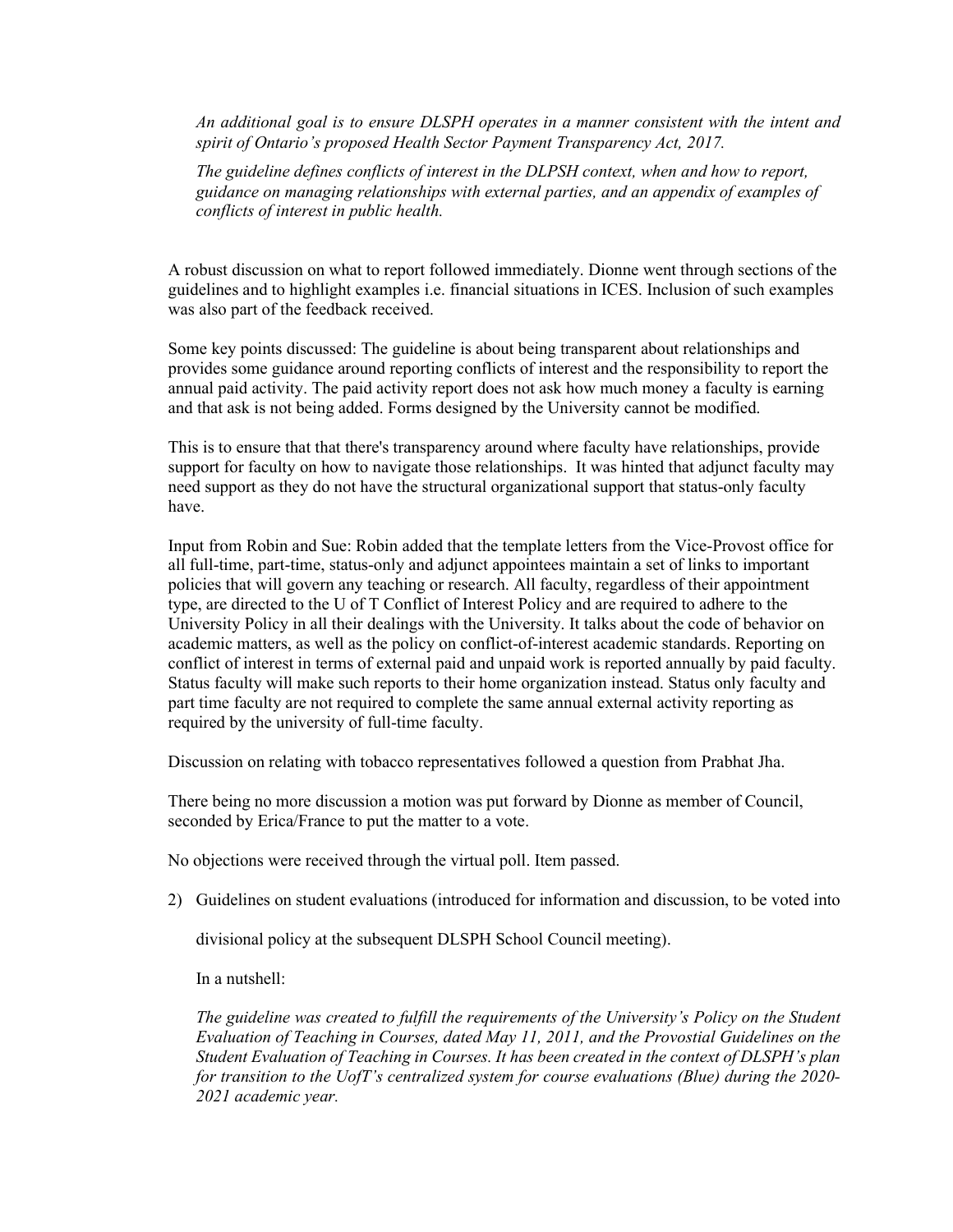*Based on this context, this should be considered a transition guideline that documents current processes for course evaluation at DLSPH. The Blue system appears capable of enabling all these processes in their current form or to optimize them if DLSPH chooses.* 

*This guideline will be revised and re-approved following the transition to Blue. Subsequent review and revision will follow procedures described in the Provostial Guidelines on the Student Evaluation of Teaching in Courses (2020).* 

Dionne did a brief demo on how to navigate on Quercus, what actions are possible, what information are available to the public.

Discussion on the process of consultation and approvals and who has access to the results also took place. Some revision to state that other administrative staff or leaders can receive the information' and to not use 'academic administrators' so as not to violate university policy. Dionne also received feedback from the chat and will incorporate these in the guideline. IHPME will be given the opportunity to give feedback.

### *6) Update from the PHAA and IHPME Society of Grads*

Jennifer Bell, Chair of PHAA, shared that they are seeking nominations for an award to an emerging leader and asked folks to send names to her to make the search competitive. This will be awarded in the Spring. Another one later is the Chan Shah Award for which nominations are also being sought.

Taylor Martin shared that they will be holding their annual moonshot event. Only this year, it will be virtual. He sent thanks to Whitney Berta, Audrey Laporte for their support and efforts in organizing the event.

Taylor also mentioned Vernissage Health which is a dialogue, mentoring platform, and has engaged students and senior leaders, thanks to Wendy Nelson.

#### *7) Adjournment.*

Paul introduced the motion to adjourn. Wendy seconded. Meeting adjourned.